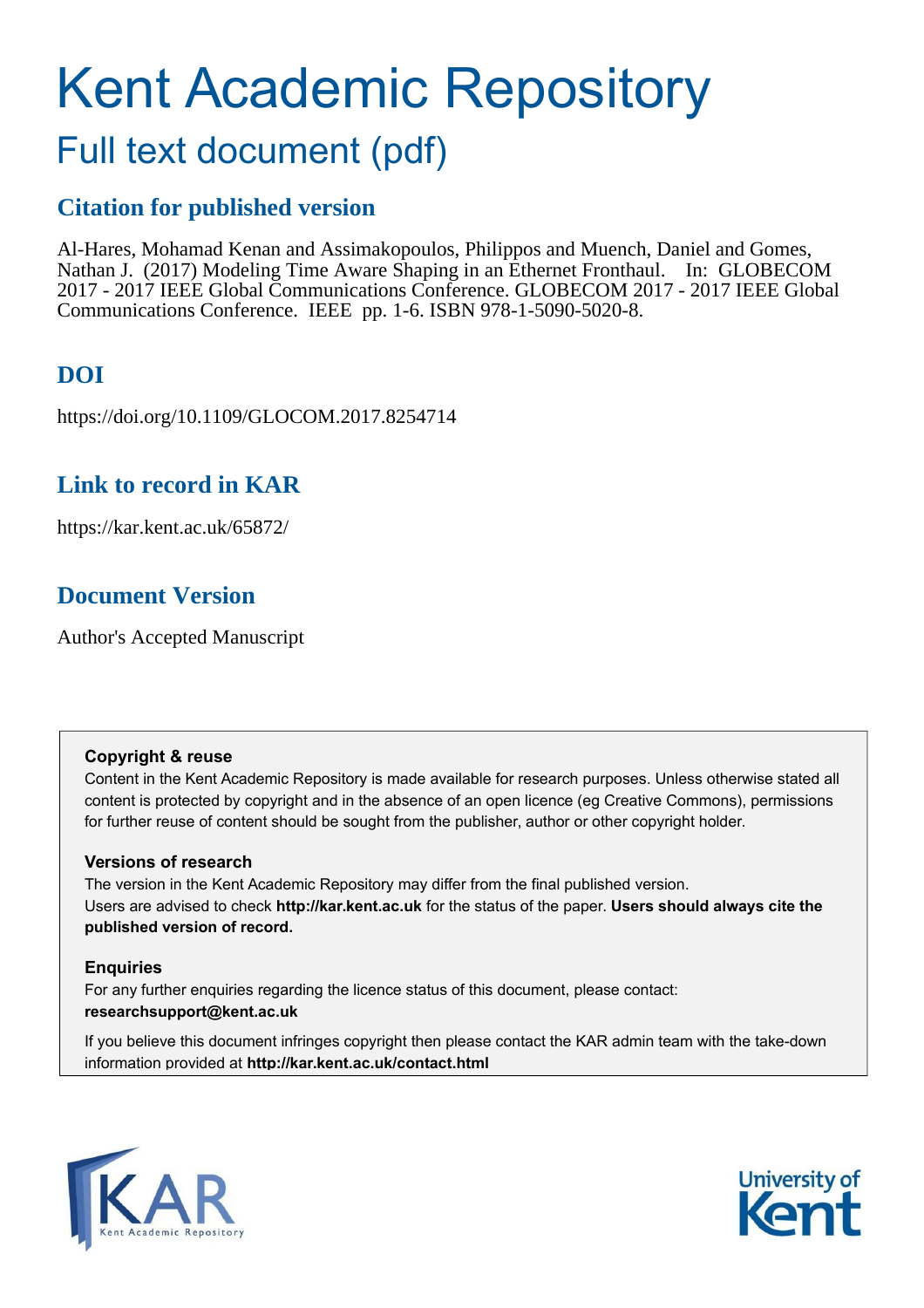# Modeling Time Aware Shaping in an Ethernet Fronthaul

Mohamad Kenan Al-Hares<sup>1</sup>, Philippos Assimakopoulos<sup>1</sup>, Member, IEEE, Daniel Muench<sup>2</sup> and Nathan J. Gomes<sup>1</sup>, *Senior Member, IEEE* 

> <sup>1</sup>Communications Research Group, University of Kent, Canterbury, UK <sup>2</sup>ADVA Optical Networking SE, Munich, Germany

*Abstract***— An Opnet model of a time-aware shaper (TAS) based on the IEEE 802.1Qbv standard is presented. The TAS model is assumed to be the scheduling entity in an Ethernet-based fronthaul network, comprising of Ethernet switches. The fronthaul transports different traffic flow types as envisioned in next generation Radio Access Networks (RANs), including those for a timing protocol (based on the precision time protocol) and those from the implementation of different RAN functional subdivisions. The performance of the TAS is compared to that of a strict priority regime and is quantified through the frame delay variation of the high priority traffic when this contends with lower priority traffic. The results show that with the TAS implementation, contention effects can be overcome and frame delay variation (frame jitter) can be removed. Timing instability in the significant events of the scheduler is considered and a solution to overcome this issue is proposed.** 

#### *Keywords— Fronthaul, IEEE 802.1Qbv, Precision Time Protocol, Cloud-Radio Access Network, Ethernet*

#### I. INTRODUCTION

Ethernet has been proposed as the transport mechanism in the fronthaul section of next generation radio access networks (RAN), due to its ubiquitous nature and potential for lowering costs for operators [1-3]. The use of off-the-shelf (OTS) and carrier-class Ethernet can bring structural and operational convergence with backhaul and midhaul, giving rise to the term x-haul. Furthermore, virtualization, cloudification and network slicing techniques, to be widely used in 5G, become more tractable when Ethernet switching/aggregation methods are used. Next generation networks will also operate at significantly higher data rates, which the new fronthaul will have to accommodate. It is expected that new functional subdivisions, that result in backhaul-like data rates through the fronthaul, will be employed that will allow scaling to the higher data rate requirements [4, 5]. A number of organizations are in the process of identifying candidate split points, including 3GPP [6] and IEEE [7]. However, an issue that has to be resolved is the lack of synchronization features in OTS Ethernet equipment. Both frequency syntonization and time/phase synchronization will be required for carrier class operation [8]. The need for both features is a result of constraints imposed by the fronthaul network, which requires both an accurate frequency reference for the clocks in the remote radio heads and an accurate time/phase reference for different RAN features, e.g. time duplexing, multiple-input multiple-output (MIMO) antenna systems.

Time-sensitive networking (TSN) is introduced to meet such challenges. The aim is to allow latency and latency variationsensitive streams to be transported within a switched (or bridged in 802.1Q nomenclature) network through a specific set of standards. These include, amongst others, time-aware shaping based on IEEE 802.1Qbv (Enhancements for Scheduled Traffic) [9] and Frame Pre-emption based on 802.1Qbu [10]. To this extent, the IEEE 802.1CM standard aims to define or adapt TSN profiles for the fronthaul [11]. The standard focusses on centralized processing (In-phase and quadrature (IQ) radio transportation, 3GPP option 8) and has tentatively defined two profiles that employ frame pre-emption and strict priority (SP). Both profiles are based on requirements set forth by the Common Public Radio Interface (CPRI) [12].

Ethernet with TSN extensions allows the aggregation of different traffic classes and their different treatment. Up to eight classes can be defined at the Ethernet layer. Examples of different traffic types that can use these classes include CPRItype traffic, new functional split traffic and precision-time protocol (PTP) packets. For the latter, minimizing (or completely removing), any latency variation (including contention-induced) is important for achieving proper accuracy. Some work in the literature has been carried out to analyze the effects of contention with TSN features [13-14] in an Ethernet fronthaul and its effects on KPIs. Specifically [13] is an implementation of a time-aware shaper (TAS) in NS3 focusing on CPRI performance, while [14] presented an initial TAS implementation in Opnet with limited features.

This work focuses on the scheduling of traffic in an Ethernet fronthaul network and presents a model implementation in Opnet of a TAS based on IEEE 802.1Qbv. The model design takes into account current trends in softwarization (hardware abstraction techniques such as network-function virtualization (NFV) and software-defined networking (SDN)), that are expected to impact Radio Access Network (RAN) and switching nodes within the fronthaul, specifically in terms of timing instability. Furthermore, simulation results are presented that focus on traffic types that are expected to be present in next generation fronthaul networks.

Section II presents the TAS principle. Then, Section III describes the model implementation and Section IV presents simulation results for PTP and LTE split traffic with different

This work was carried out within the framework of the European Union European Union's Horizon 2020 research and innovation programme under grant agreement No 644526 (iCIRRUS project) and EPSRCs "Towards an Intelligent Information Infrastructure (TI3)" programme (NIRVANA project Kenan Al-Hares the funding through an EPSRC Doctoral Training Partnership (DTP) and Philippos Assimakopoulos acknowledges the funding by the NIRVANA project.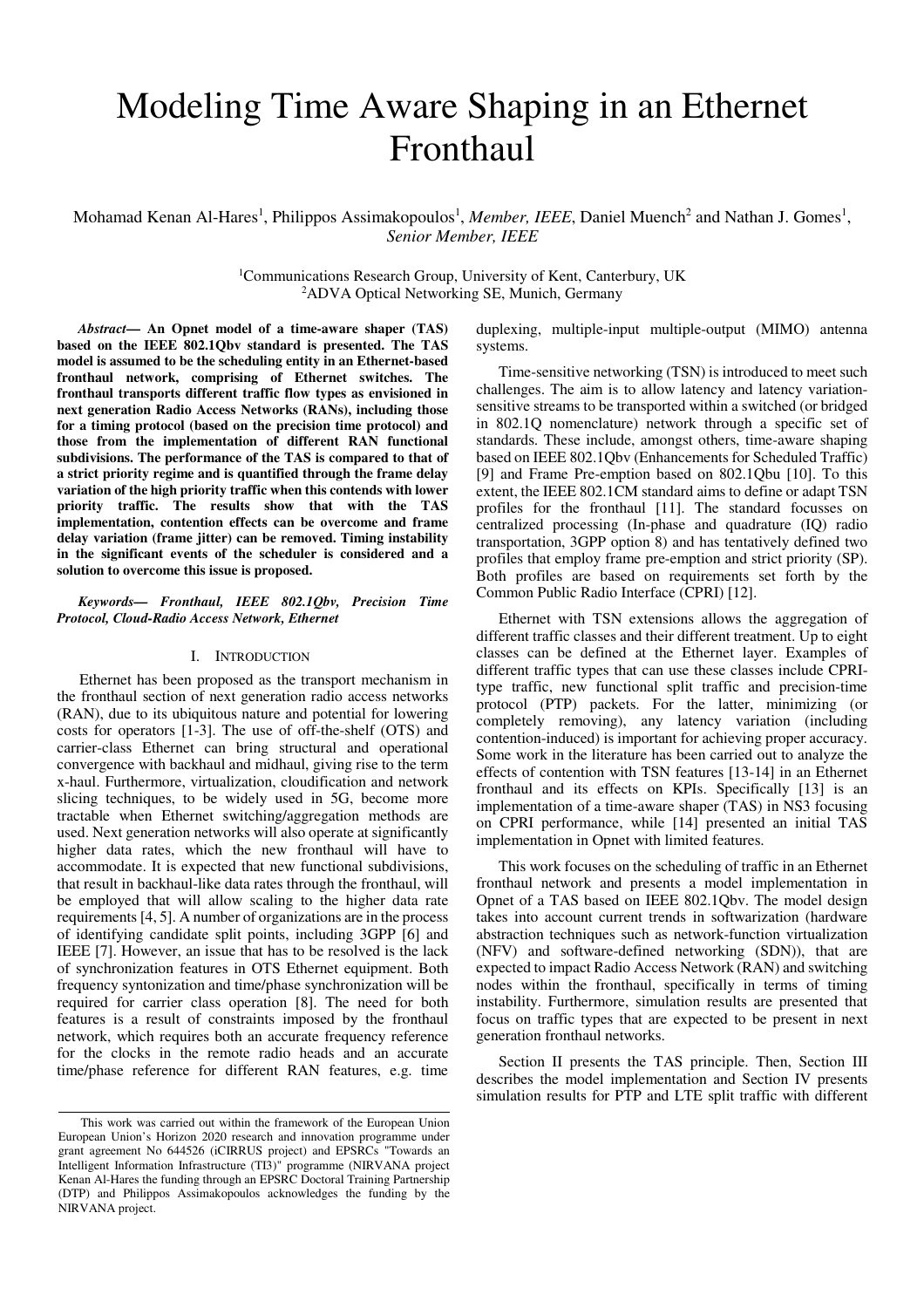

Fig. 1. (Top) Generic time window, window section and subsection plan based on IEEE 802.1Qbv. (Bottom) (a) Reference architecture for the time-aware shaper use-cases presented in this work and (b) Scheduling design concept. SDN: Software-defined networking; SW: Ethernet switch; PTP: Precision-time protocol; BC: Boundary clock; GM: Grand master; PDCP: Packet data convergence protocol; RLC: Radio link control; MAC: Media-access control; PHY: Physical layer

background traffic rates, frame sizes and burst sizes. Further optimization for the model and additional simulation results are presented in Section V, with the paper concluded in Section VI.

#### II. TAS OPERATION PRINCIPLE AND REFERENCE SCENARIO

The idea behind the IEEE 802.1Qbv TAS is to define a transmission window within which temporally non-overlapping sections are assigned to the different traffic flows. Thus, timereferenced transmissions occur in unison with the window sections ensuring that the different streams do not contend. The scheduler will only allow a flow to pass through the bridge during its assigned section. In effect, the scheduler "gates" the port queues according to the current window section (or subsection). Obviously, a prerequisite to implementing this TAS is to have an overlaid time synchronization network as both endstations and switches will need a common time reference. The end-stations need to be aware of the time window plan in the switch so that they can arrange their transmissions. On the other hand, the switch scheduler needs to be aware of the characteristics of the different traffic sources and resize its window sections accordingly.

The division of the overall transmission time (i.e. encompassing all traffic sources) into the different window sections is shown in Fig. 1 (top). High priority traffic (HP) is assigned to a protected window section (PS) within which subsections (PSS) can be assigned to the different HP flows. Similarly, a best effort section (BES) is assigned to the lower priority traffic (LP) which can be subdivided into subsections (BESS) for individual LP flows. Maximum protection for the HP traffic is provided by employing a guard period (GP) between the BES and PS, where transmissions are not allowed, ensuring that LP traffic does not overun into the PS.

An example reference scenario showing the TAS use-cases considered within this work is shown in Fig.1 (a) (bottom). The TAS is applied towards the edge of the mobile network where fronthaul networks are formed. The fronthaul is made up of digital unit (DU) pools that are connected through Ethernet links to remote units (RU). Some of the RAN processing is carried out in nodes that are closer to the core (here for example nodes that implement a PDCP/RLC interface split are shown). The DUs then perform the rest of the LTE processing up to (and including) the LTE MAC layer. MAC/PHY split data flows are then transported to the RUs (which perform the PHY layer processing) over the fronthaul links. At the same time, timing flows (e.g. PTP) are provided over the fronthaul through the use of PTP boundary clocks (PTP BC).

Local and global scheduling over the TAS application area is provided though scheduling entities (for example SDN-type controllers). The global scheduler communicates configuration parameters, between the switch and the end-stations, regarding window section configurations (these configuration parameters and the window section design aspects are discussed further in Section III).

#### III. TIME-AWARE SHAPER IMPLEMENTATION

In this section, the TAS model design and its implementation in Opnet are presented, together with an initial result for operational verification. Note, throughout the rest of the paper, the term "packet" may be used instead of "frame",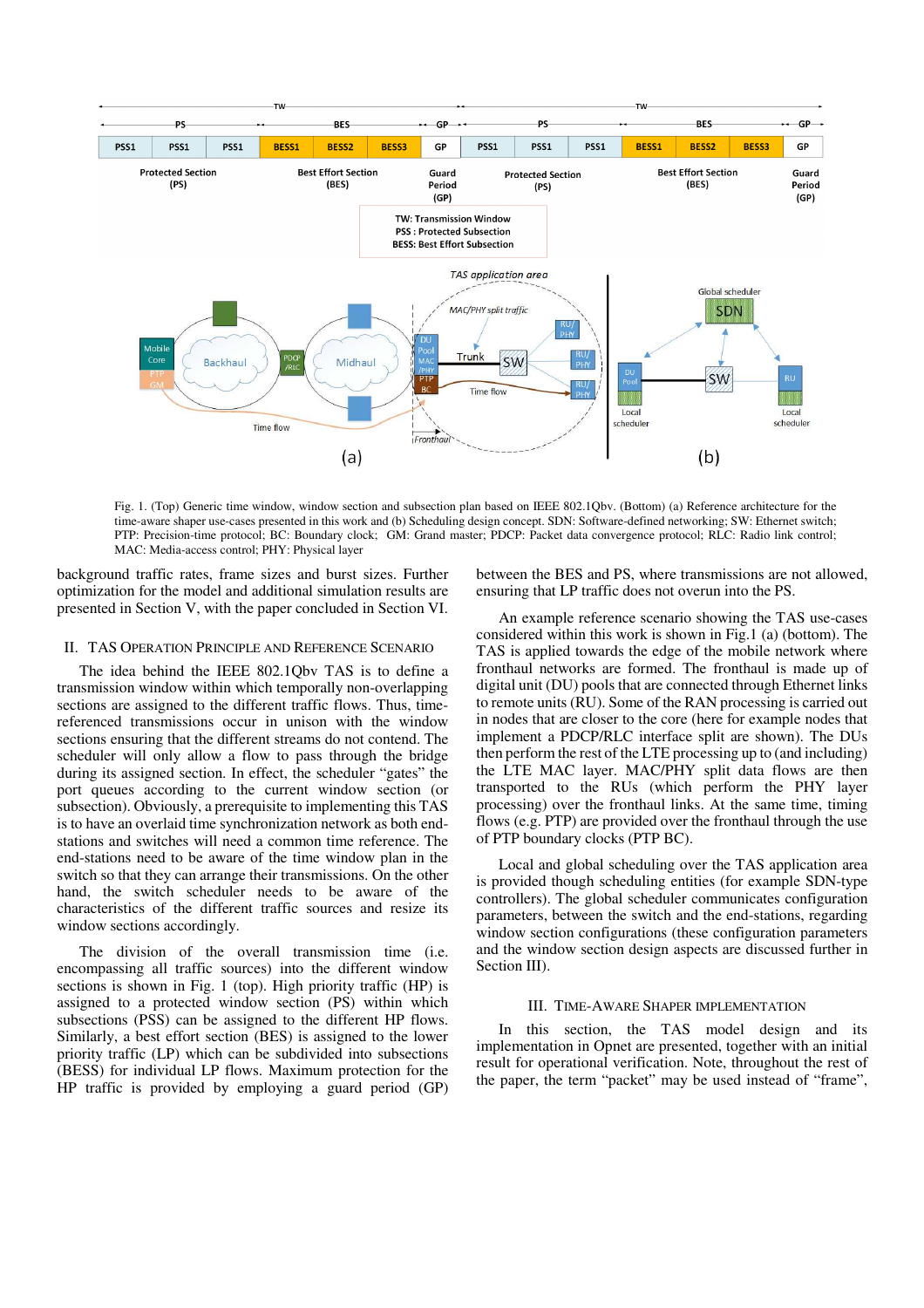with both terms used interchangeably to describe an Ethernet frame.

The duration of the windows should enable the accommodation of the generated traffic in every TW. The size of the PS (or PSS) in the switch, *Ws\_p*, can be calculated according to

$$
W_{s\_p} = \sum_{n=1}^{N-1} {\binom{\mathbf{P}_n}{R} + I_n} + D_p + 2D,\tag{1}
$$

while the PS in the end-station,  $W_{e,p}$  is given as

$$
W_{e\_p} = \sum_{n=1}^{N-1} \left(\frac{P_n}{R} + I_n\right) + 2D,\tag{2}
$$

where *N* is the total number of packets sent in the PS, *R* (bits/s) is the output interface link rate,  $P_n$  (bits) is the packet length,  $D_p$  (s) is the propagation delay,  $I_n$  (s) is the inter-frame gap and *D* (S) is a factor that takes into account the time drifting (or timing instability) in the section boundaries and/or packet generation times in the application within the end-station. Note that the first term inside the parentheses represents the serialization delay of the frame.

Fig. 2 shows how the PS duration in the switch and endstation is set-up according to (1) and (2); the only difference is the inclusion of the propagation delay from the end-station to the switch.

Then, the best effort section duration *WBE*, is given by

$$
W_{BE} = TW - W_{protected} - W_{GP}, \t\t(3)
$$

where *TW* is the transmission window duration and *WGP* is the duration of the guard period.

The simulation setup in Opnet is shown in Fig. 3. Two traffic generators are used, one representing the HP traffic source (TG1) and the other representing the LP traffic source (TG2). These are then assigned to the PS and BES respectively by the TAS. The TAS is implemented in the output ports of the endstations and the input ports of the switch as shown in Fig.3, through port gating.



Fig. 2. Durations of the HP sections in (a) the end-station and (b) the switch



Fig. 3. TAS implementation in Opnet. TG1 generates the HP traffic while TG2 the LP traffic

If an HP packet is received in the input port A of the switch, the scheduler will allow the traffic to go through to output port C, only if it is received within the PS (given by the time limits *t<sup>2</sup>* and  $t_1$ ) which has a length given by  $t_2$ - $t_1$ . If the packet is received outside these time limits, it will be dropped. After time *t2*, port A will be blocked and port B will become unblocked for a duration given by  $t_3-t_2$  (where  $t_3$  is the time limit for the best effort section) allowing the LP packets received in port B to be passed through to the output port C. The algorithm implementation in the switch is shown in Fig. 4. First, PS and BES boundaries for the current TW are initialized based on the window design parameters described by (1) and (2). Once the section boundaries are initialized, the switch medium access control (MAC) layer checks whether any received packet coming from the input port is received within the section that has been allocated to this source. If the packet is being received within its allocated section, the switch will allow it to pass through to the output port, otherwise it will be dropped. Finally, the algorithm checks whether the current TW is expired; if it has, it updates the sections for the new TW. Note that the section boundaries for the new TW can be different, allowing the scheduler to accommodate changes in the traffic characteristics.



Fig. 4. Implemented algorithm for the scheduler in the switch in Opnet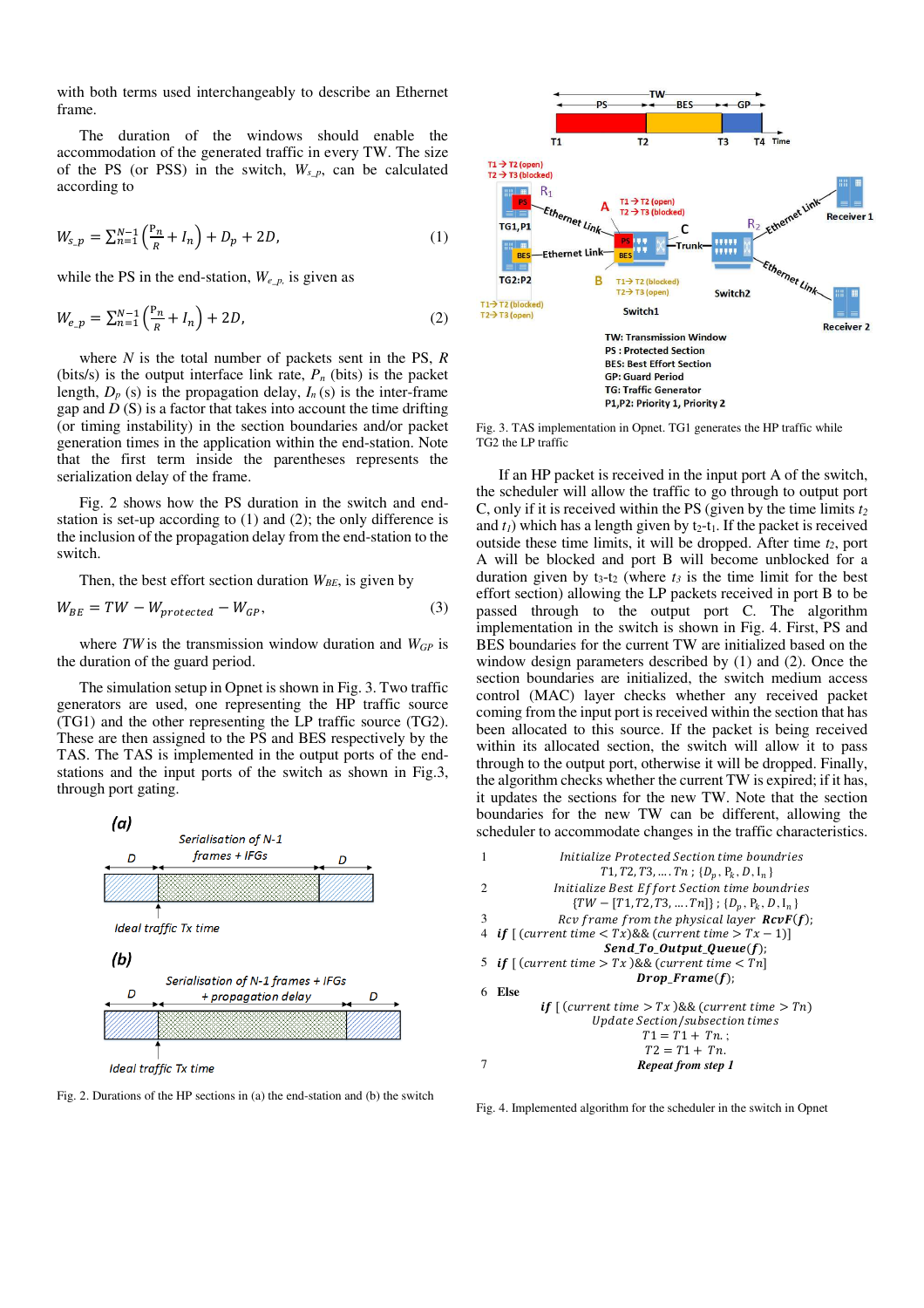The algorithm in the end-stations is shown in Fig. 5, and it is similar to that in the switch with one important difference: LP packets received in the MAC layer from the upper layers will be queued and sent as soon as the BES occurs. Thus, the algorithm bases the TW design on the requirements of the HP traffic source(s); i.e., section boundaries in the end-stations and switch are set according to HP traffic characteristics.

The latency, *Ln*, experienced by packet, *n*, within the network is measured between reference points  $R_1$  and  $R_2$  (see Fig. 3). The equivalent simulation-generated timestamps at these two points correspond to the time that a packet is fully serialized out of the traffic generator output port up to the time the same packet is fully serialized out of the switch 2 output port. The average frame delay variation (FDV) is then given as

$$
\overline{FDV} = \frac{\sum_{n=2}^{N} |L_n - L_{n-1}|}{N - 1} \tag{4}
$$

An initial set of results is obtained to demonstrate the portgating operation in the switch. Here, both traffic generators have the same transmission pattern (i.e. start and end their transmissions at the same time), frame size and data rate while both sources are constant-packet rate ones. The inter-repetition time for both is set to  $800 \mu s$  while the TW is set to 1.6 ms with the PS section (allocated to TG1) occurring from  $0-800 \mu s$ , followed by the BES.

Fig. 6 shows the transmitted traffic originating from TG1 and the traffic that is sent by Switch 1 to the trunk. As there is an arbitrary defined propagation delay from end-station to switch, frames that are transmitted at the end of their section in the endstation are dropped by the switch scheduler. For example, the sent frame at t=0.0008 s is dropped as it arrives outside the PS in the switch while the frame sent at  $t=0.0016$  s is allowed by the switch to pass through.

A summary of the results is shown in Table. I. The TAS completely resolves any contention in the network thereby resulting in zero queuing delay variation. Note that there is no change in FDV as all sources produce traffic with constant parameters (i.e. there is no statistical variation and packets from both sources contend in the same way in every TW).









TABLE I. DELAY, FDV, QUEUING DELAY AND QUEUING DELAY VARIATION FOR THE RESULTS OF FIG. 6

| Applied<br>Technique     | Traffic<br>Source           | <b>FDV</b><br>$(\mu s)$ | Delay<br>$(\mu s)$ | <b>Oueuing</b><br>Delay<br>$(\mu s)$ | <b>Oueuing</b><br><b>Delay</b><br><b>Deviation</b><br>$(\mu s)$ |
|--------------------------|-----------------------------|-------------------------|--------------------|--------------------------------------|-----------------------------------------------------------------|
| One Traffic<br>at a time | TG1                         | 0                       | 34.51              | $\Omega$                             | $\Omega$                                                        |
| (Base line)              | TG <sub>2</sub>             | $\Omega$                | 34.42              | $\Omega$                             | $\theta$                                                        |
| With TAS                 | Protected<br>(TG1)          | $\Omega$                | 34.51              | $\Omega$                             | $\theta$                                                        |
|                          | <b>Best Effort</b><br>(TG2) | 0                       | 34.42              | $\theta$                             |                                                                 |
| Without                  | TG1                         | 0                       | 38.98              | 2.162                                | 4.25                                                            |
| <b>TAS</b>               | TG <sub>2</sub>             | 0                       | 34.42              | 2.162                                |                                                                 |

#### IV. SIMULATION RESULTS

Two sets of results are presented here. They are used to show the performance of the TAS with high priority traffic emulating that produced by the precision-time protocol (PTPv2). TG1 represents a PTP BC that generates 32 sync messages per second per PTP slave, while TG2 represents a source of LTE MAC/PHY split traffic. The number of PTP slave stations are 50 (note that these are modelled through the amount of traffic generated and the corresponding utilization in the trunk and not as separate receivers) and each sync message is formed as a 68 octet packet.

The FDV results presented here for the TAS are compared to the baseline case, that of strict priority scheduling.

#### *A. Variable burst size*

The LP traffic for this scenario will be bursty with a varied burst size and constant frame size. The variation in the burst size in this case emulates a traffic stream that would be produced from the implementation of a MAC/PHY split where the number of users serviced in a cell (i.e. the cell load) varies from one LTE transmission time interval (*TTI*, 1 ms) to the next. Thus, the packets here represent LTE MAC transport blocks (TBs) encapsulated by Ethernet. The TG2 traffic burst size varies between 1 and 10 frames, following a uniform distribution. The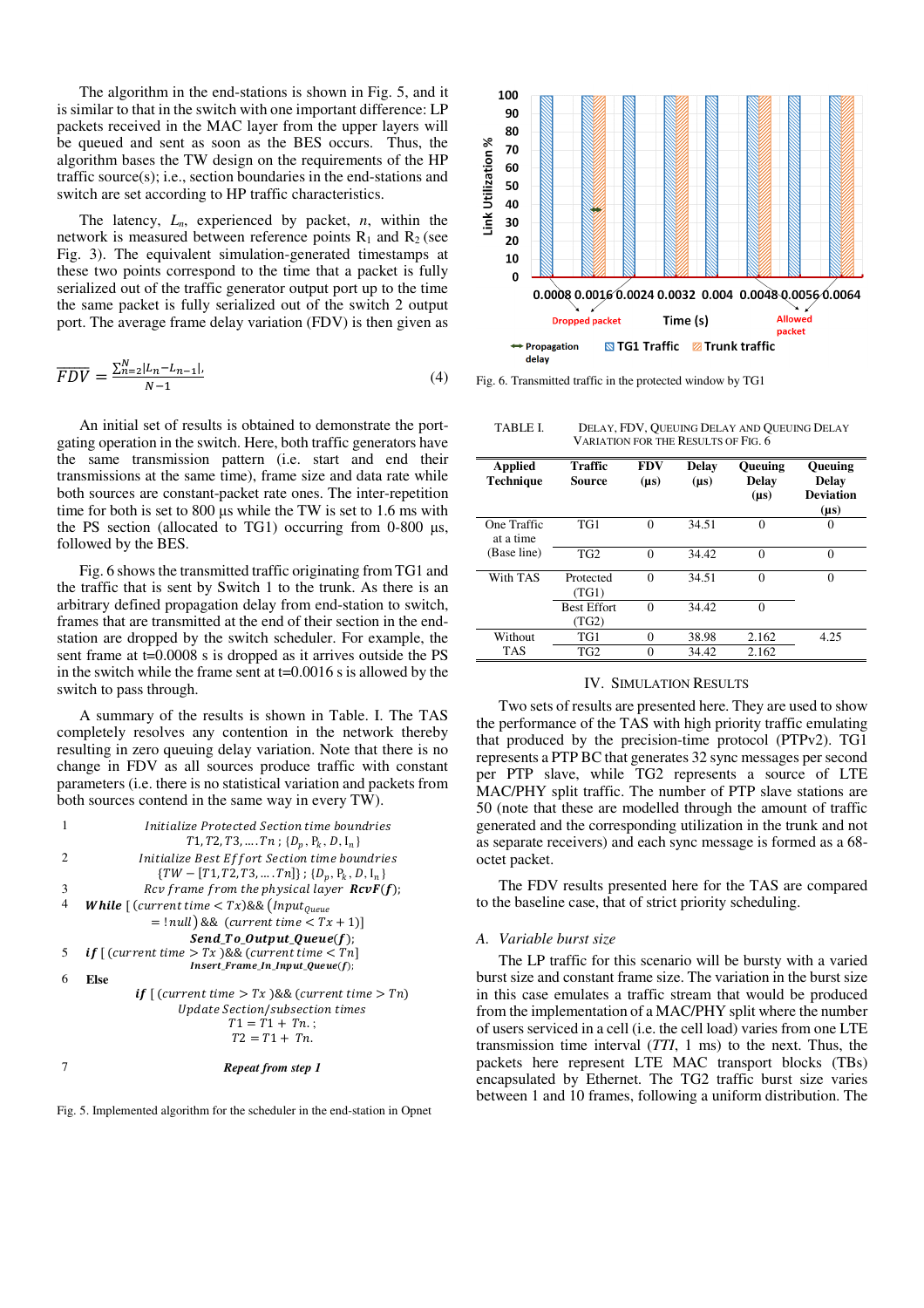frame size in each burst is 1000 octets (excluding headers) and the interframe gap is 2,000 bits, corresponding to a duration of 2  $\mu$ s. Based on (1), and assuming a timing drifting factor *D*, equivalent to 4% of the TW, the PS is set to 50 µs. The GP is allowed to vary from zero to the value of the serialization delay of a LP frame.

Fig. 7 shows the peak and average FDV results for TAS with different GPs and for SP. The worst-case performance for TAS, i.e. with zero GP, is equivalent to the SP performance. This is expected, as any ongoing transmission would force an HP packet to wait until the end of transmission in both cases. The step-like behavior is attributed to the constant TW duration, which means that every time the GP is increased the BES duration is reduced. As a result, a change in the FDV will not occur until the BES section is reduced by an amount that results in a packet being excluded by the window section. This can also be seen by the fact that the sum of the peak FDV value and the guard period, whenever a step change occurs, is approximately equal to a full serialization of an LP frame. As the GP is increased, both the average and max FDV with TAS reduce steadily until they reach zero at a GP of  $8 \mu s$ . This value corresponds to a full serialization of a LP packet.

#### *B. Variable frame size*

In this case, the frame size is allowed to vary between 100 and 1500 octets within the burst, following a uniform distribution, while the burst size is constant (10 frames). The results for this scenario are shown in Fig. 8. It can be seen that even with a variable frame size for the LP flow, the TAS can eliminate the FDV. For these results specifically, zero FDV for the HP packets is achieved with a GP of approximately 85% of the maximum LP frame serialization delay.

#### V. BUFFERING PROTECTION

It is conceivable that in certain cases the time drifting factor *D*, will be exceeded. This can be a result of limited provisioning in order to reduce the end-to-end latency of the fronthaul. There are two solutions for this.



Fig. 7. Average and peak FDV for the PTP traffic with SP and TAS with different GPs. The background traffic source is bursty with variable burst size and constant frame size



Fig. 8. Average and peak FDV for the PTP traffic with SP and TAS with different GPs. The background traffic source is bursty with variable frame size

The first is to drop the frame. This can work for PTP traffic but other HP streams such as MAC/PHY split primitives for example, should not be dropped. These primitives can consist of downlink control information and user-specific configurations for the LTE PHY layer in the RU. Dropping a frame then, may result in the user allocations for a whole LTE subframe (1 ms TTI) being lost. Another option is to enable buffering protection and thus buffer the frame(s) that are received outside the HP section and transmit them in the next TW. Note that specifically for PTP packets, the PTP algorithm in the slave stations will have to handle the resulting sudden timing updates on the order of the TW duration, either by ignoring them or by applying a correction factor equivalent to the TW duration (i.e. the FDV will be otherwise unchanged).

The PS duration, *Ws\_buf*, in the switch has to be modified to accommodate the buffered frames and will be given as

$$
W_{s_b} = \sum_{n=1}^{N-1} \left( \frac{P_n}{R} + I_n \right) + D_p + D + \max(D, S_K), \tag{5}
$$

where  $S_K$  is the serialization of up to  $K$  frames that have been buffered from the previous TW. Note that the change in the PS duration will depend on the size of the buffered frames. For very small frames, the variability factor *D* might be large enough to accommodate the transmission of the buffered frames (this is taken into account by the *max* term in (5)). Fig. 9 shows the changes in the PS design with buffering protection. Note that although not shown here, the same change is required in the PS duration at the end-station. The modified PS duration is applied only for the TWs for which buffering has occurred. The local scheduler will check its buffer and determine whether it needs to modify the PS boundaries for the next TW (and to communicate the modifications to the switch through the global scheduler). Otherwise, if buffering has not occurred, the normal PS configuration is applied. Fig. 10 shows the result of not provisioning the PS duration to take into account buffered frames. For this result, the encountered time drifting exceeds *D* and is such that a single frame is buffered. If the PS duration is not modified according to (5), then for every subsequent TW a new frame (or more than one frame) will be buffered.